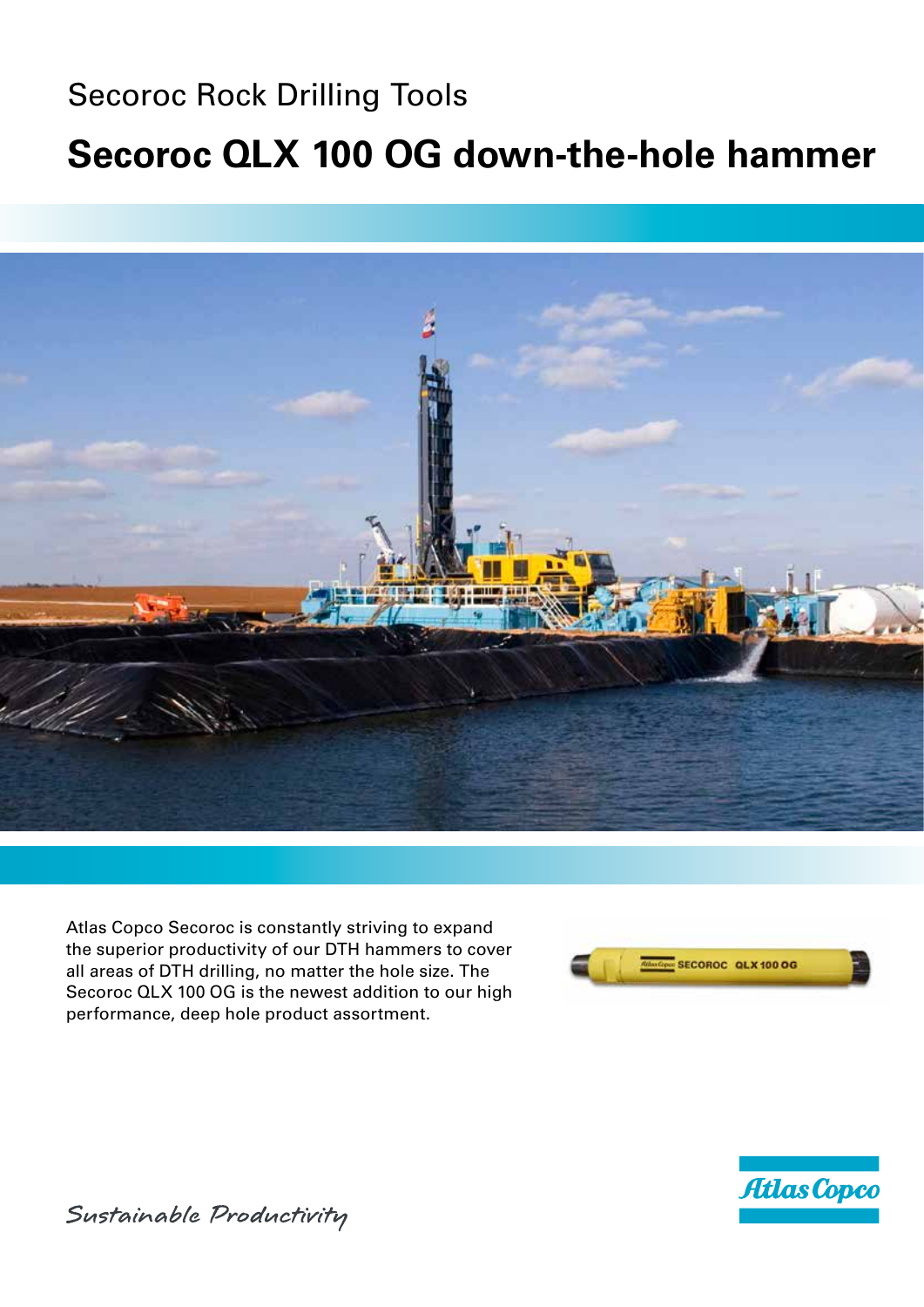

# **Maximum performance**

The Secoroc QLX 100 OG 10" class hammer is equipped with the most reliable features from the industry leader in 12" hammers – the QL 120 hammer. It delivers the maximum performance you have come to expect from the QLX line.

With the perfectly matched "shank to bit head ratio" and the hybrid QL valve cycle, the QLX 100 OG has proven to be a cut above the rest in both field trials and lab testing.

#### **Customer benefits**

- • Field proven "R4" retrieval system
- Available with new one piece design integrated Hydrocyclone
- High air consumption to maximum hole cleaning
- • Highest ROP of any 10" hammer on the market

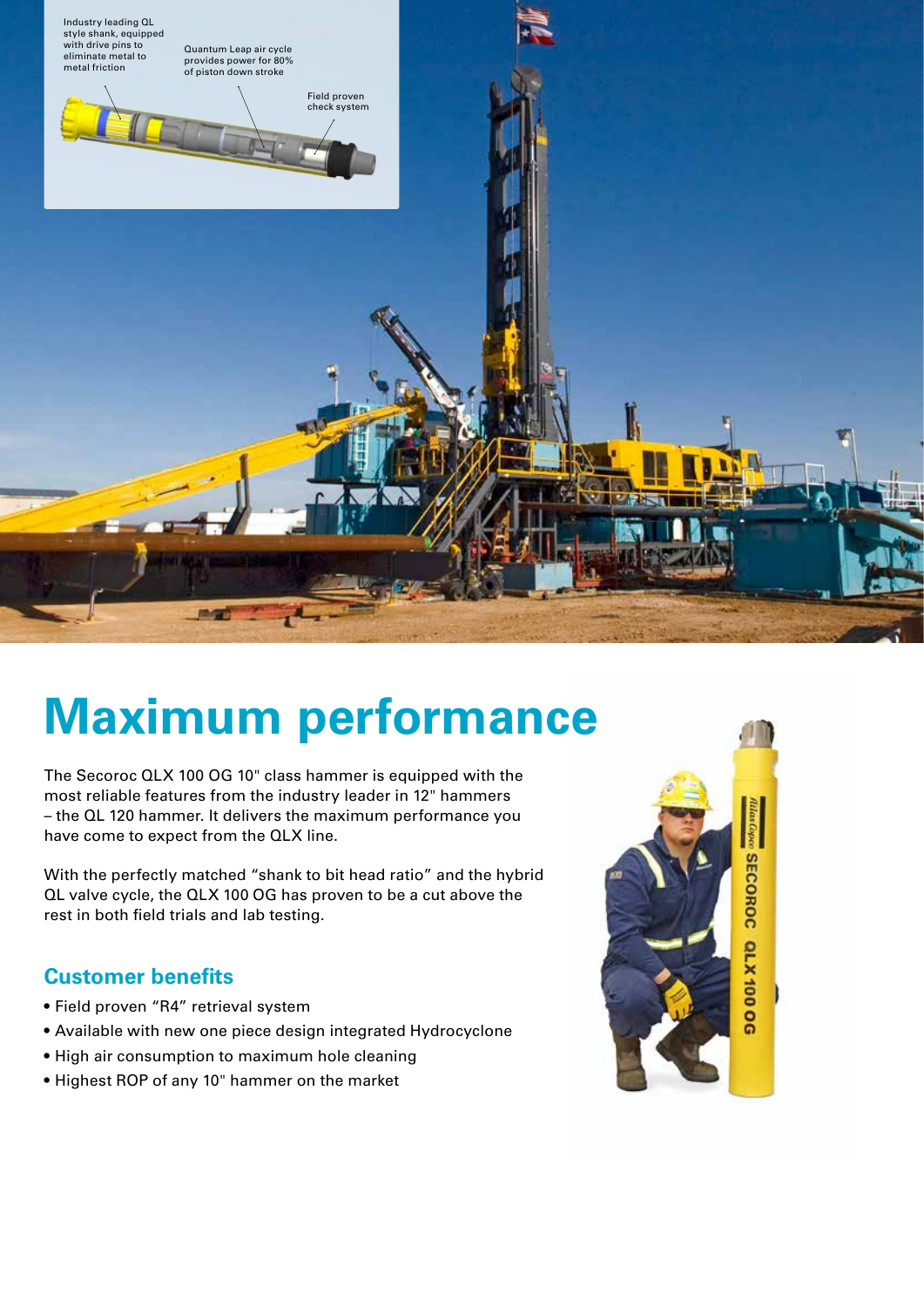

## **QLX 100 OG specifications**

| General                                | Imperial            | <b>Metric</b>       |
|----------------------------------------|---------------------|---------------------|
| Connection                             | 6-5/8 Reg. pin      | 6-5/8 Reg. pin      |
| Outside diameter                       | 9.00 in             | 228,6 mm            |
| Length, shoulder to shoulder, less bit | 63.8 in             | 1620,5 mm           |
| Length, bit extended                   | 72.2 in             | 1833,9 mm           |
| Length, bit retracted                  | 70.4 in             | 1788,2 mm           |
| Weight, less bit<br>                   | 1 007 lb            | 456,8 kg            |
| <b>Backhead flats</b>                  | $2.5" \times 7"$ AF | 63,5 mm x 178 mm AF |
| Minimum bit size                       | 9.875 in            | 251 mm              |
| Maximum bit size                       | 11 in               | 279 mm              |
| <b>Bore</b>                            | 7.5 in              | 190,5 mm<br>        |
| Piston weight                          | 180 lb              | 81,6 kg             |
| Stroke                                 | 4.75 in             | 120 mm              |
| Max pressure differential              | 500 psi             | 34,5 bar            |
| Make up torque                         | 10 000 ft-lb        | 1130 Nm             |

## **Operational specifications**

| General        | Imperial       | <b>Metric</b> |
|----------------|----------------|---------------|
| Feed force     | 4 000-5 000 lb | 17,8-22,2 kN  |
| Rotation speed | 20-40 rpm      | 20-40 rpm     |